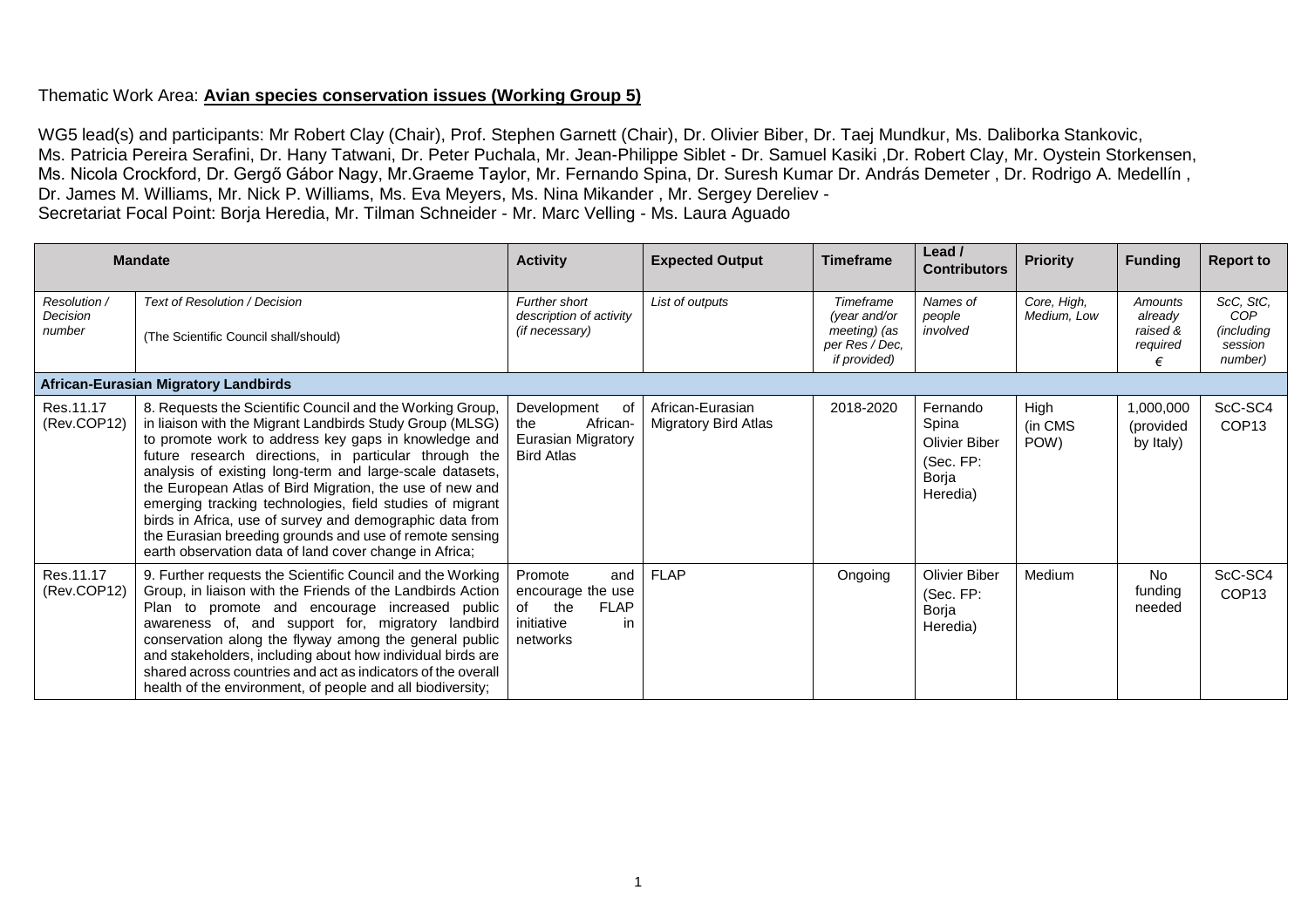|                                                    | <b>Mandate</b>                                                                                                                                                                                                                                                                                                                                                                                                                                                                                           | <b>Activity</b>                                                                                                                                                                                      | <b>Expected Output</b>                                                                                                                                                                                                                                                | <b>Timeframe</b>                                                                                                       | Lead /<br><b>Contributors</b>                                                 | <b>Priority</b>         | <b>Funding</b>                 | <b>Report to</b>                      |
|----------------------------------------------------|----------------------------------------------------------------------------------------------------------------------------------------------------------------------------------------------------------------------------------------------------------------------------------------------------------------------------------------------------------------------------------------------------------------------------------------------------------------------------------------------------------|------------------------------------------------------------------------------------------------------------------------------------------------------------------------------------------------------|-----------------------------------------------------------------------------------------------------------------------------------------------------------------------------------------------------------------------------------------------------------------------|------------------------------------------------------------------------------------------------------------------------|-------------------------------------------------------------------------------|-------------------------|--------------------------------|---------------------------------------|
| Res.11.17<br>(Rev.COP12)                           | 13. Requests the Working Group and the CMS Scientific<br>Council, in liaison with the MLSG and the Friends of the<br>Landbirds Action Plan, with the support of the CMS<br>Secretariat, to support implementation of Action Plans for<br>a first set of species including the European Roller<br>Coracias garrulus adopted through Resolution 12.12, and<br>to continue to develop Action Plans for the European<br>Turtle Dove Streptopelia turtur and the Yellow-breasted<br>Bunting Emberiza aureola; | Encourage<br>distribution<br>οf<br>information<br>materials;<br>raise<br>public awareness<br>on the action plans<br>to be implemented;<br>review draft Action<br>Plan on Yellow-<br>breasted Bunting | Species Action Plans for<br>European Turtle<br>the<br>Dove Streptopelia turtur<br>and the Yellow-breasted<br><b>Bunting</b><br>Emberiza<br>aureola<br>ready<br>for<br>by<br>adoption<br>StC48/COP13<br>(depending on progress<br>of the Action Plan's<br>development) | <b>StC48/</b><br>ScC-SC4/<br>COP <sub>13</sub><br>(Depending<br>on progress<br>of the Action<br>Plan's<br>development) | Fernando<br>Spina, Olivier<br><b>Biber</b><br>(Sec. FP:<br>Borja<br>Heredia)  | Core<br>(in CMS<br>POW) | No<br>funding<br>needed        | StC48<br>ScC-SC4<br>COP <sub>13</sub> |
| Res.11.17<br>(Rev.COP12)                           | 15. Calls on Parties and the Scientific Council to report<br>progress in implementing the Action Plan, including<br>monitoring and efficacy of measures taken, to COP13 in<br>2020                                                                                                                                                                                                                                                                                                                       | of<br>Review<br>the<br><b>Action Plan</b>                                                                                                                                                            | • Draft Resolution<br>• Draft Decisions<br>• Report on progress                                                                                                                                                                                                       | ScC-SC4<br>/COP13                                                                                                      | <b>Olivier Biber</b><br>(Sec. FP:<br>Borja<br>Heredia)                        | High                    | No<br>funding<br>needed        | COP <sub>13</sub>                     |
| ScC-SC3-<br>Decision;<br>Res. 11.17<br>(Rev.COP12) | Promoting the provisions under the Action Plan on African-<br>Eurasian Migratory Landbirds with regard to pesticides                                                                                                                                                                                                                                                                                                                                                                                     | Raise the issue of<br>poisoning<br>from<br>neonicotinoids and<br>other pesticides as<br>cross-cutting<br>a<br>issue                                                                                  | • Draft Resolution<br>• Draft Decisions                                                                                                                                                                                                                               | ScC-SC4<br>/COP13                                                                                                      | Members of<br>Avian and<br>Terrestrial<br><b>Species</b><br>Working<br>Groups | High                    | <b>No</b><br>funding<br>needed | COP <sub>13</sub>                     |
| Dec.12.23 a                                        | Continue<br>the Working Group on African-Eurasian<br>Migratory Landbirds until the 13th meeting of the<br>Conference of the Parties, extending its membership to<br>incorporate expertise from geographical regions currently<br>absent, to facilitate and monitor the implementation of the<br>Action Plan, and to develop indicators to assess the<br>implementation of the Programme of Work 2016 – 2020;                                                                                             | Working Group on<br>African-Eurasian<br>Migratory<br>Landbirds<br>its<br>continues<br>activities<br>Organize<br>meeting<br>Working<br>of the<br>Group                                                | Indicators developed to<br>assess the<br>implementation of the<br>$POW 2016 - 2020$                                                                                                                                                                                   | ScC-SC4                                                                                                                | <b>Olivier Biber</b><br>(Sec. FP:<br>Borja<br>Heredia)                        | Core<br>(in CMS<br>POW) | 25,000                         | ScC-SC4<br>COP <sub>13</sub>          |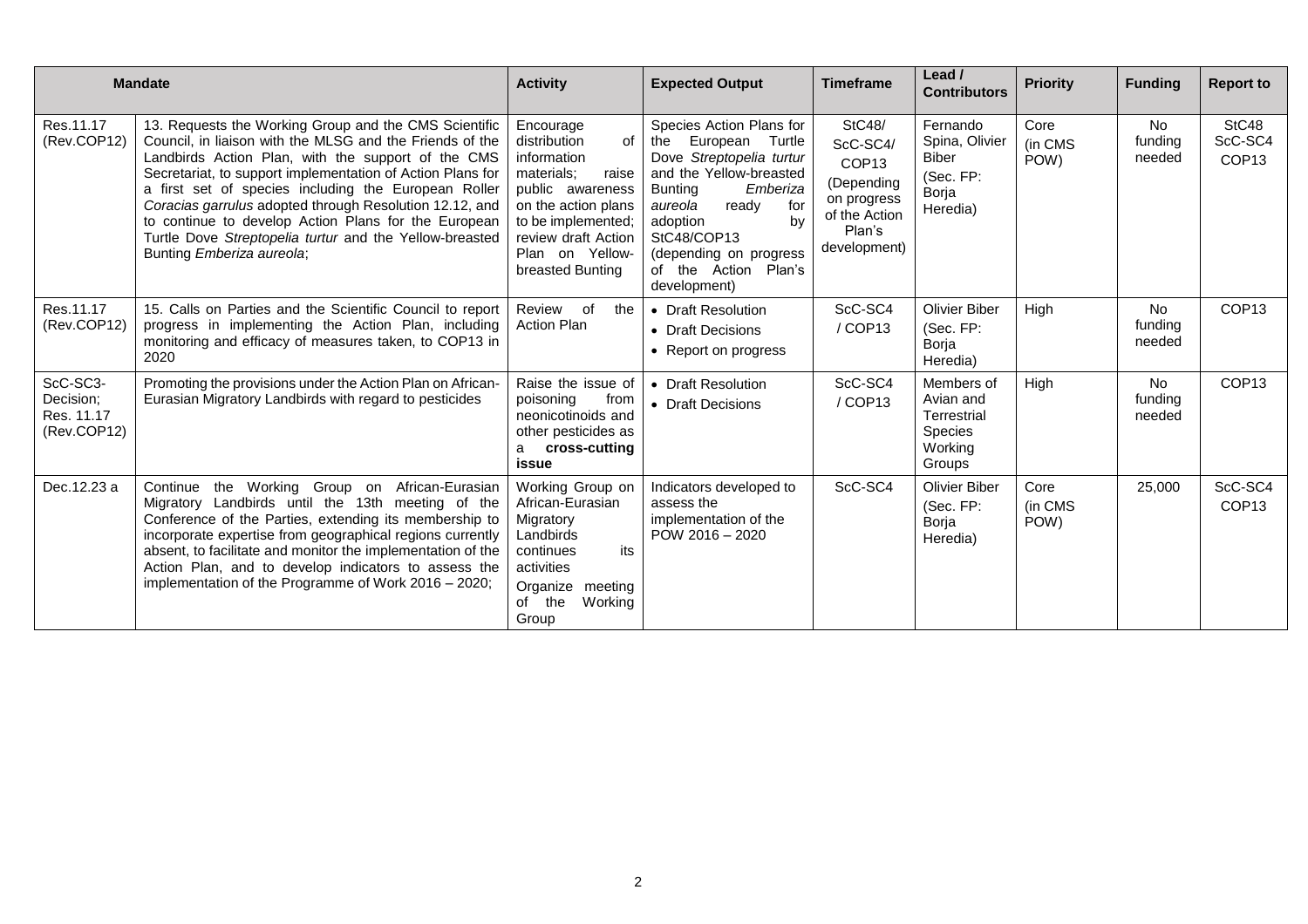| <b>Mandate</b> |                                                                                                                                                                                                                                                                                                                                                                                                                                                                                                                                                                                                                                                                                                                                                                                                                                                                                                                                                                                                                                                                                                                                                                                                                                                                                                                                                                                                                                                                                                                                                                                                                                                                                                                                                                                                                                                                                                                                                                        | <b>Activity</b>                                                                                                                                                         | <b>Expected Output</b>                                          | <b>Timeframe</b> | Lead /<br><b>Contributors</b>                          | <b>Priority</b> | <b>Funding</b>          | <b>Report to</b>             |
|----------------|------------------------------------------------------------------------------------------------------------------------------------------------------------------------------------------------------------------------------------------------------------------------------------------------------------------------------------------------------------------------------------------------------------------------------------------------------------------------------------------------------------------------------------------------------------------------------------------------------------------------------------------------------------------------------------------------------------------------------------------------------------------------------------------------------------------------------------------------------------------------------------------------------------------------------------------------------------------------------------------------------------------------------------------------------------------------------------------------------------------------------------------------------------------------------------------------------------------------------------------------------------------------------------------------------------------------------------------------------------------------------------------------------------------------------------------------------------------------------------------------------------------------------------------------------------------------------------------------------------------------------------------------------------------------------------------------------------------------------------------------------------------------------------------------------------------------------------------------------------------------------------------------------------------------------------------------------------------------|-------------------------------------------------------------------------------------------------------------------------------------------------------------------------|-----------------------------------------------------------------|------------------|--------------------------------------------------------|-----------------|-------------------------|------------------------------|
| Dec. 12.23 b   | In the intersessional period between the 12 <sup>th</sup> meeting of<br>the Conference of the Parties and the 13 <sup>th</sup> meeting of the<br>Conference of the Parties, and subject to the availability of<br>resources, work with the Migratory Landbird Study Group,<br>relevant academic institutions, research-funders and the<br>Working Group, in order to actively promote research that<br>addresses key knowledge gaps relating to migratory<br>landbird conservation in African landscapes, inter alia, to:<br>i. Identify migratory pathways and strategies using<br>tracking technologies to understand migratory connectivity<br>so enabling field research to be targeted more effectively;<br>ii. Undertake detailed field studies in sub-Saharan Africa<br>and at staging sites, in conjunction with existing data<br>where appropriate, to better understand species<br>distribution patterns, habitat use and foraging ecology,<br>and in particular identify and enhance conservation of the<br>stop-over sites immediately to the north and south of the<br>Sahara (including through data collection and seeking<br>linkages with relevant stakeholders);<br>iii. Synthesize data from European breeding grounds to<br>explore spatial and temporal patterns in demographic<br>Parameters in relation to migratory pathways and large-<br>scale patterns of environmental change;<br>iv. Use satellite image earth observation data to improve<br>understanding where land cover is changing and how this<br>impacts African-Eurasian migrant birds, and research the<br>drivers of land use / land cover change;<br>v. Seek better understanding of how to influence the<br>economic and social policy drivers causing land use / land<br>cover change at different scales;<br>vi. Encourage research to determine for which declining<br>European landbird migrants' declines cannot be explained<br>by conditions in the breeding grounds; | Review<br>the<br>implementation of<br>the Action Plan<br>under<br>consideration<br>of<br>synergies with the<br>African-Eurasian<br>Atlas on<br><b>Bird</b><br>Migration | <b>Draft Decisions</b>                                          | ScC-SC4          | <b>Olivier Biber</b><br>(Sec. FP:<br>Borja<br>Heredia) | Core            | No<br>funding<br>needed | ScC-SC4<br>COP <sub>13</sub> |
| Dec.12.23 c    | Report to the 13 <sup>th</sup> meeting of the Conference of the Parties<br>on the extent to which progress has been made on these<br>and other priorities, and potential opportunities to promote<br>these research areas including dialogue with national and<br>international research-funding agencies                                                                                                                                                                                                                                                                                                                                                                                                                                                                                                                                                                                                                                                                                                                                                                                                                                                                                                                                                                                                                                                                                                                                                                                                                                                                                                                                                                                                                                                                                                                                                                                                                                                              |                                                                                                                                                                         | • Draft Resolution<br>• Draft Decisions<br>• Report on progress | ScC-SC4          | <b>Olivier Biber</b><br>(Sec. FP:<br>Borja<br>Heredia) | tbd             | No<br>funding<br>needed | ScC-SC4<br>COP <sub>13</sub> |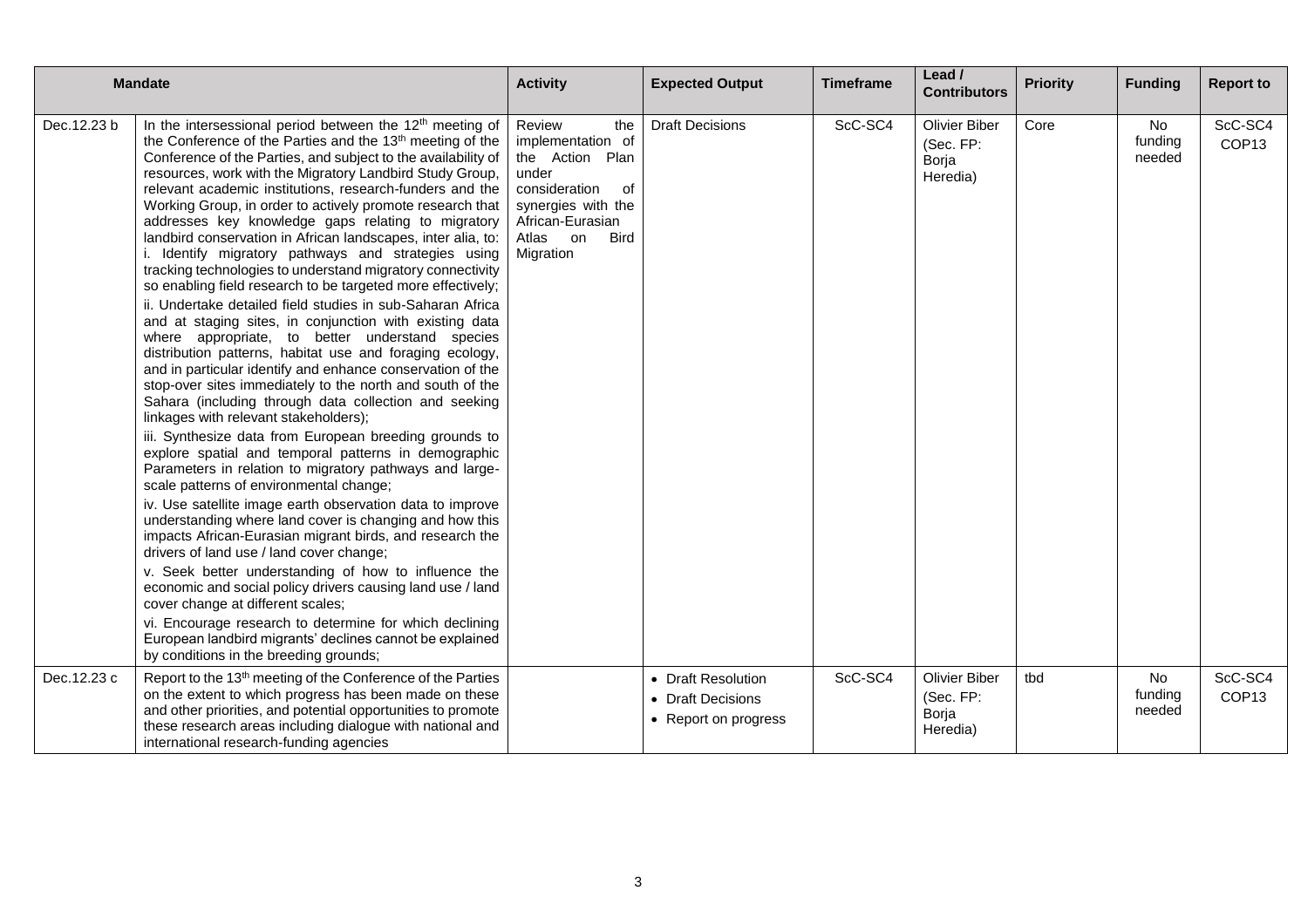|                                                    | <b>Mandate</b>                                                                                                                                                                                                | <b>Activity</b>                                                                                                                                                                                                                                                                                                                                                                                                                                                                              | <b>Expected Output</b>                                          | <b>Timeframe</b>              | Lead /<br><b>Contributors</b>                                          | <b>Priority</b> | <b>Funding</b>          | <b>Report to</b>                       |
|----------------------------------------------------|---------------------------------------------------------------------------------------------------------------------------------------------------------------------------------------------------------------|----------------------------------------------------------------------------------------------------------------------------------------------------------------------------------------------------------------------------------------------------------------------------------------------------------------------------------------------------------------------------------------------------------------------------------------------------------------------------------------------|-----------------------------------------------------------------|-------------------------------|------------------------------------------------------------------------|-----------------|-------------------------|----------------------------------------|
|                                                    | <b>Preventing Poisoning of Migratory Birds</b>                                                                                                                                                                |                                                                                                                                                                                                                                                                                                                                                                                                                                                                                              |                                                                 |                               |                                                                        |                 |                         |                                        |
| ScC-SC3-<br>Decision;<br>Res. 11.15<br>(Rev.COP12) | Review of the Report from the Preventing Poisoning<br>Working Group; Lead Task Group to build on the<br>experience from the processes in the European Union<br>related to a ban of lead shot in wetlands      | Review the<br>progress<br>particularly with<br>regard to Lead TG                                                                                                                                                                                                                                                                                                                                                                                                                             | $\bullet$                                                       | ScC-SC4;<br>COP <sub>13</sub> |                                                                        | Core            | No<br>funding<br>needed | ScC-SC4<br>COP <sub>13</sub>           |
| ScC-SC3-<br>Decision;<br>Res. 11.15<br>(Rev.COP12) | Review the cross-taxa impacts of poisoning; Dialogue<br>between terrestrial and avian working group with regard to<br>the poisoning of carnivores and other mammals and the<br>damage to vultures and raptors | Stimulate a<br>scoping exercise<br>of the Lead Task<br>Group;<br>Establish dialogue<br>between Members<br>of terrestrial and<br>avian working<br>group as a cross-<br>cutting issue                                                                                                                                                                                                                                                                                                          | • Draft Resolution<br>• Draft Decisions<br>• Report on progress | ScC-SC4                       | Members of<br>Avian and<br>Terrestrial<br>Species<br>Working<br>Groups | Core            | No<br>funding<br>needed | ScC-SC4<br>COP <sub>13</sub>           |
| ScC-SC3-<br>Decision;<br>Res. 11.15<br>(Rev.COP12) | Contribute to knowledge and information on the impact of<br>neonicotinoids and raise awareness                                                                                                                | Engage in<br>research on the<br>impact of<br>neonicotinoids,<br>also particularly<br>those one which<br>are envisaged as<br>alternatives for<br>banned products;<br>Investigate how<br>CMS can engage<br>and provide<br>information for<br>publishing<br>statements;<br>Compile the<br>information for the<br>Standing<br>Committee, also<br>considering the<br>provisions of the<br>African-Eurasian<br>Migratory<br>Landbirds Action<br>Plan;<br>Raising it as a<br>cross-cutting<br>issue | • Draft Resolution<br>• Draft Decisions<br>• Report on progress | ScC-SC4                       |                                                                        | Core            | No<br>funding<br>needed | ScC-SC4;<br>StC48<br>COP <sub>13</sub> |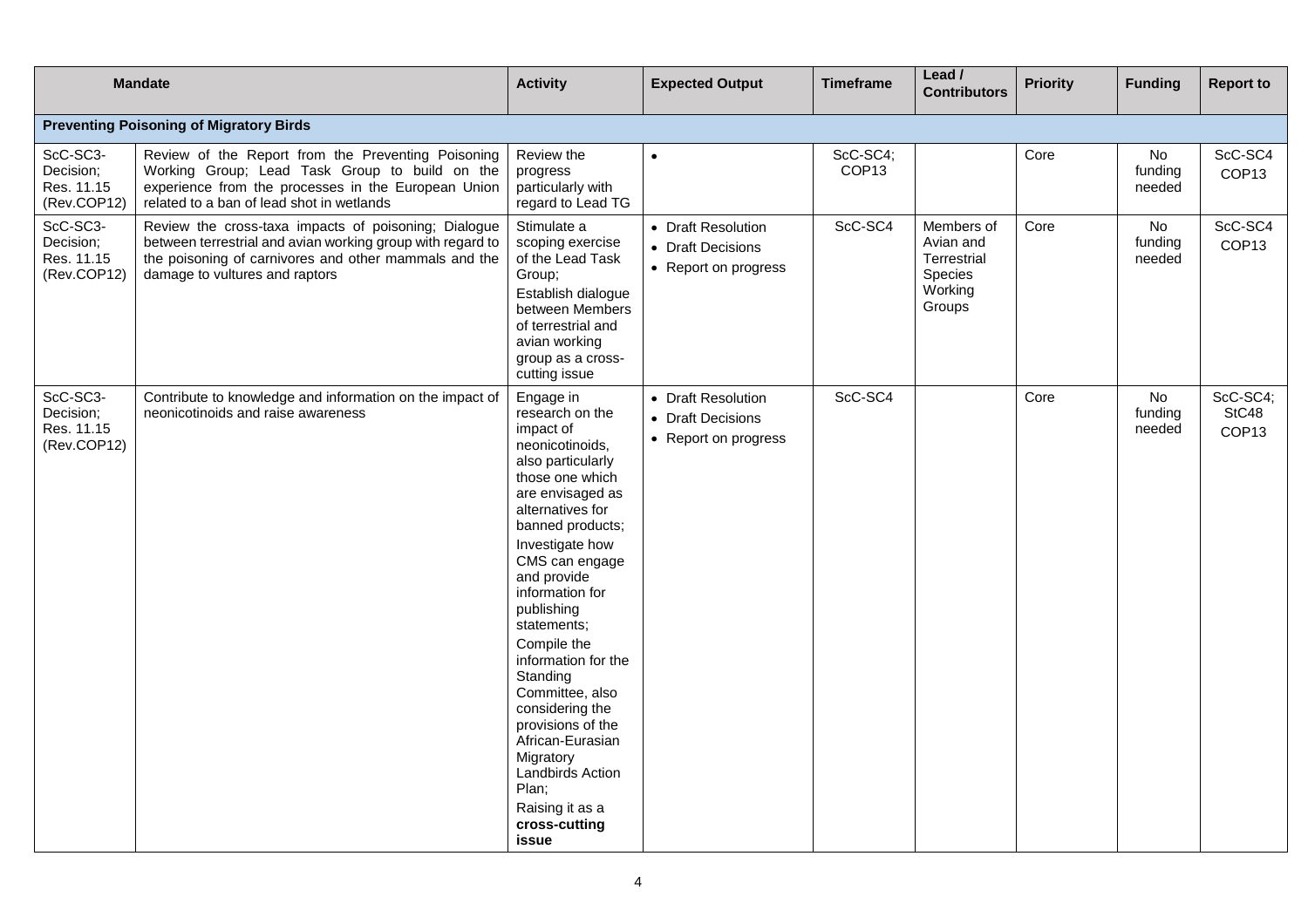|                                                   | <b>Mandate</b>                                                                                                                                                                                                                                                                                                                                                                                                                                                                                                                                                                                                      | <b>Activity</b>                                                                                                                                                                                                                                                                      | <b>Expected Output</b>                                          | <b>Timeframe</b> | Lead /<br><b>Contributors</b>                                                       | <b>Priority</b> | <b>Funding</b>          | <b>Report to</b>                       |
|---------------------------------------------------|---------------------------------------------------------------------------------------------------------------------------------------------------------------------------------------------------------------------------------------------------------------------------------------------------------------------------------------------------------------------------------------------------------------------------------------------------------------------------------------------------------------------------------------------------------------------------------------------------------------------|--------------------------------------------------------------------------------------------------------------------------------------------------------------------------------------------------------------------------------------------------------------------------------------|-----------------------------------------------------------------|------------------|-------------------------------------------------------------------------------------|-----------------|-------------------------|----------------------------------------|
|                                                   | Illegal Killing, Taking and Trade of Migratory Birds                                                                                                                                                                                                                                                                                                                                                                                                                                                                                                                                                                |                                                                                                                                                                                                                                                                                      |                                                                 |                  |                                                                                     |                 |                         |                                        |
| ScC-SC3-<br>Decision;<br>Res.11.16<br>(Rev.COP12) |                                                                                                                                                                                                                                                                                                                                                                                                                                                                                                                                                                                                                     | Promoting<br>synergies and<br>dialogue with<br>terrestrial and<br>aquatic with<br>regard to<br>terrestrial wildmeat<br>and the issue of<br>illegal killing of<br><b>birds</b>                                                                                                        | • Draft Resolution<br>• Draft Decisions<br>• Report on progress | ScC-SC4          |                                                                                     | High            | No<br>funding<br>needed | ScC-SC4;<br>StC48<br>COP <sub>13</sub> |
| <b>Wildlife Diseases</b>                          |                                                                                                                                                                                                                                                                                                                                                                                                                                                                                                                                                                                                                     |                                                                                                                                                                                                                                                                                      |                                                                 |                  |                                                                                     |                 |                         |                                        |
| Res.12.6                                          | 14. Requests the Executive Secretary working with the Scientific<br>Council and in cooperation with the Scientific Task Force on Avian<br>Influenza and Wild Birds to approach urgently FAO, OIE and<br>WHO in response to their call for further research into fully<br>understanding the role of wild birds in spreading HPAI, and seek<br>the necessary resources to perform this work;                                                                                                                                                                                                                          |                                                                                                                                                                                                                                                                                      |                                                                 | Ongoing          | Avian WG of<br>the ScC-SC:<br>Executive<br>Secretary<br>(Sec. FP: Borja<br>Heredia) | Low             | No funding<br>needed    | ScC-SC4<br>COP <sub>13</sub>           |
| Res.12.6                                          | 17. Requests the Executive Secretary to ensure continued<br>leadership of the Convention in the Scientific Task Force on Avian<br>Influenza and Wild Birds, through appropriate representatives of<br>the Scientific Council and the Secretariat, and urges the Scientific<br>Council, with and through the Scientific Task Force on Avian<br>Influenza and Wild Birds, to provide relevant input on practical<br>measures to reduce the risk of disease transmission between<br>wild, captive and domesticated birds, to those agencies<br>developing contingency and wetland management plans related<br>to HPAI; | Provide<br>relevant<br>input on<br>practical<br>measures to reduce<br>the risk of disease<br>transmission<br>between wild, captive<br>domesticated<br>and<br>birds.<br>to<br>those<br>agencies developing<br>contingency<br>and<br>wetland<br>management<br>plans<br>related to HPAI |                                                                 | Ongoing          | Avian WG of<br>the ScC-SC;<br>(Sec. FP: Borja<br>Heredia)                           | Medium          | No funding<br>needed    | ScC-SC4<br>COP <sub>13</sub>           |
| Res.12.6                                          | 18. Requests the Executive Secretary, working with the Scientific<br>Council and its Working Group on Migratory Species as Vectors<br>of Diseases to make recommendations regarding the nature and<br>extent of risks associated with other diseases in migratory species<br>and possible areas of action to be taken by Contracting Parties in<br>addressing this:                                                                                                                                                                                                                                                 |                                                                                                                                                                                                                                                                                      | <b>Draft Resolution</b><br><b>Draft Decisions</b>               | Ongoing          | Avian WG of<br>the ScC-SC:<br>(Sec. FP: Borja<br>Heredia)                           | Low             | No funding<br>needed    | ScC-SC4<br>COP <sub>13</sub>           |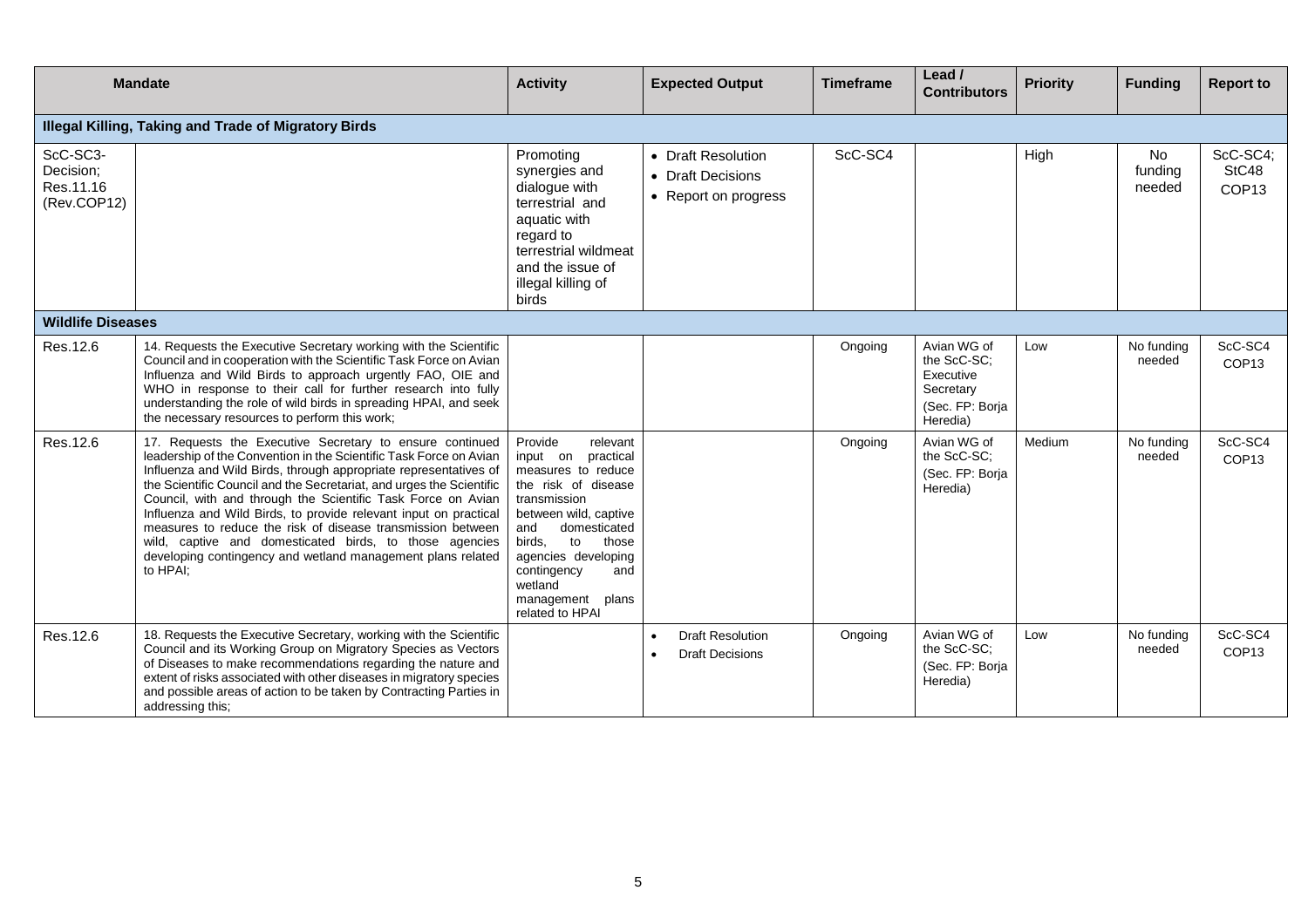|                | <b>Mandate</b>                                                                                                                                                                                                                                                                                                                                                                     | <b>Activity</b>                                                                                                                                                                                                                                                                                                                                             | <b>Expected Output</b>                                                                                                             | <b>Timeframe</b>    | Lead /<br><b>Contributors</b>                                                            | <b>Priority</b>         | <b>Funding</b>           | <b>Report to</b>             |
|----------------|------------------------------------------------------------------------------------------------------------------------------------------------------------------------------------------------------------------------------------------------------------------------------------------------------------------------------------------------------------------------------------|-------------------------------------------------------------------------------------------------------------------------------------------------------------------------------------------------------------------------------------------------------------------------------------------------------------------------------------------------------------|------------------------------------------------------------------------------------------------------------------------------------|---------------------|------------------------------------------------------------------------------------------|-------------------------|--------------------------|------------------------------|
| Res.12.6       | 35. requests that the CMS Secretariat and FAO continue<br>to act as co-convenors of the Scientific Task Force on<br>Avian Influenza and Wild Birds with the engagement of the<br>CMS Scientific Council, building on international activities<br>already undertaken, and responding to new developments<br>related to the spread of HPAI H5N1 and other subtypes as<br>they occur; | Engage with the<br>CMS Secretariat<br>and FAO in the<br>activities of<br>the<br>Scientific<br>Task<br>Force on Avian<br>Influenza and Wild<br>Birds, building on<br>international<br>activities already<br>undertaken,<br>and<br>responding to new<br>developments<br>the<br>related<br>to<br>spread of HPAI<br>H5N1 and other<br>subtypes as they<br>occur | Contact with FAO<br>updated                                                                                                        | Ongoing             | Avian WG of<br>the ScC-SC;<br>(Sec. FP:<br>Borja<br>Heredia)                             | medium                  | No<br>funding<br>needed  | ScC-SC4<br>COP <sub>13</sub> |
| <b>Flyways</b> |                                                                                                                                                                                                                                                                                                                                                                                    |                                                                                                                                                                                                                                                                                                                                                             |                                                                                                                                    |                     |                                                                                          |                         |                          |                              |
| Res.12.11      | 25. Produce guidelines and/or case studies on<br>mechanisms to enhance the conservation of migratory<br>birds through site networks;                                                                                                                                                                                                                                               | Case studies<br>production until<br>ScC-SC4: R. Clay,<br>T. Mundkur,<br>Raptors MOU                                                                                                                                                                                                                                                                         | Guidelines/case<br>studies on mechanisms<br>enhance<br>the<br>to<br>conservation<br>of<br>migratory birds through<br>site networks | Ongoing;<br>ScC-SC4 | Rob Clay,<br>Taej<br>Mundkur,<br>Raptors<br><b>MOU</b><br>(Sec. FP:<br>Borja<br>Heredia) | High<br>(in CMS<br>POW) | No<br>funding<br>needed  | ScC-SC4<br>COP <sub>13</sub> |
| Res.12.11      | Review of the Action Plan of the Americas Flyways<br>Framework                                                                                                                                                                                                                                                                                                                     | Review the Action<br>Plan of the<br>Americas Flyways<br>Framework; make<br>recommendations<br>for the Americas<br><b>Flyways Task</b><br>Force, especially<br>with regard to<br>coverage of<br>Americas-relevant<br>elements of the<br>CMS POW in the<br><b>Action Plan</b>                                                                                 | <b>Revised Action Plan</b>                                                                                                         | ScC-SC4             | Rob Clay                                                                                 | High                    | No.<br>funding<br>needed | ScC-SC4<br>COP <sub>13</sub> |